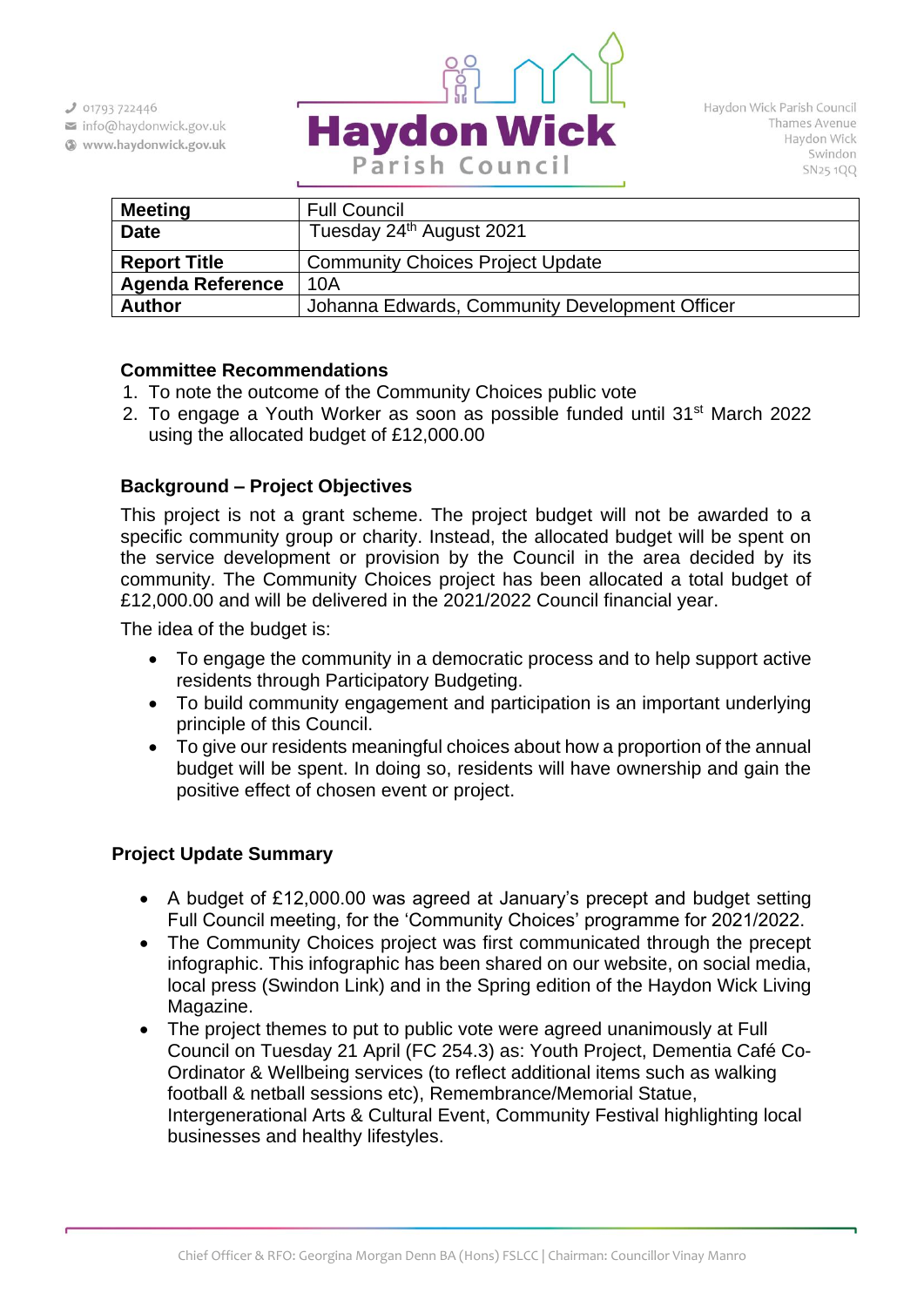• The Community Choices Working Party met on Friday 21 May to confirm the project wording which is being submitted for community vote. They are detailed below:

*As a member of our community, we would like you to select one of the Community Projects listed below to be delivered in 2021/2022.*

### *1. Youth Project*

*To engage a youth worker to develop and increase youth services and activities within the Parish, such as:* 

- *Youth holiday workshops and activities*
- *Sports activities*
- *Essential skills development*

#### *2. Dementia Café Co-Ordinator & Wellbeing services*

*To make Haydon Wick a Dementia Friendly Community through the development of extended Dementia Café services and community spaces.*

#### *3. Remembrance/Memorial Statue*

*To commission a local artist to create a World War memorial sculpture to be positioned at the Haydon Wick Parish Council Office.*

## *4. Intergenerational Arts & Cultural Event*

*To hold a Winter Wonderland Community Christmas Fair to celebrate Haydon Wick.*

*5. Community Festival highlighting local businesses and healthy lifestyles. To hold a community wellbeing event promoting local businesses and healthy lifestyle options.*

*Have the chance to be involved - Know how your vote will count - Collectively make the final decision."*

- The project communication commenced in May 2021. The following platforms were used to engage residents with the project: poster boards across the Parish, the Haydon Wick Living Magazine, social media, Parish Website, a Community Outreach morning at the Orbital.
- The survey responses were collected on the current survey platform of choice for the Council, which is Microsoft Forms. This is a free platform, and the link can be shared via social media and other engagement methods. Responders can submit more than one vote to the survey, however, as one of the objectives of this project was to increase community engagement, this should not impact the overall objectives in a negative capacity.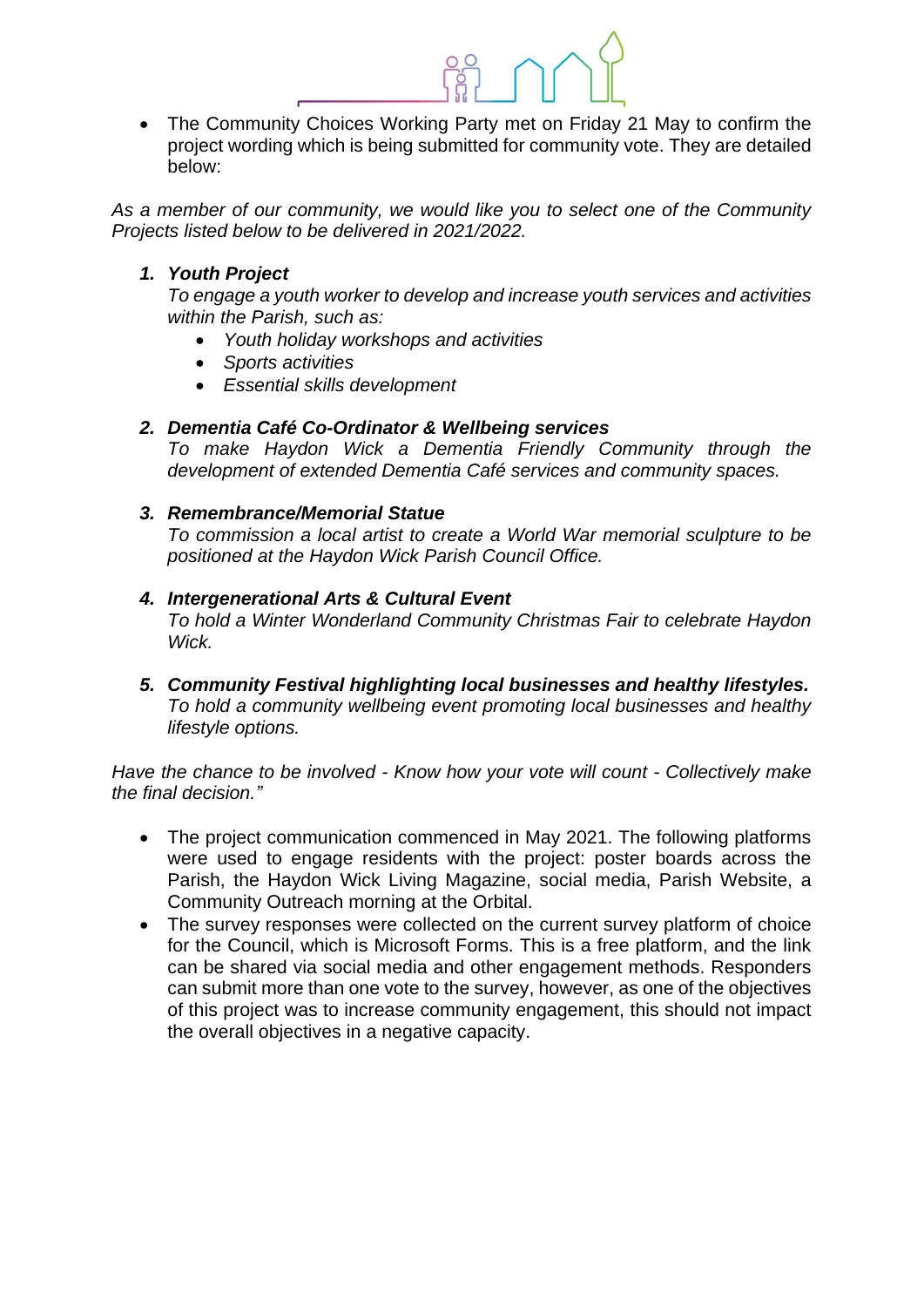

# HWPC Website Project Page:

| m nr<br><b>Haydon Wick</b>                                                                                                                                                           | <b>Parish Council</b><br>What's On                                                                                                                                                                                   | Parks & Open Spaces<br>Our Community                                                                                                                                                                                         | <b>News</b>                                                                                                                                                      |                                                                                                                                                                          | $\Omega$<br>$\approx$<br>Contac |
|--------------------------------------------------------------------------------------------------------------------------------------------------------------------------------------|----------------------------------------------------------------------------------------------------------------------------------------------------------------------------------------------------------------------|------------------------------------------------------------------------------------------------------------------------------------------------------------------------------------------------------------------------------|------------------------------------------------------------------------------------------------------------------------------------------------------------------|--------------------------------------------------------------------------------------------------------------------------------------------------------------------------|---------------------------------|
|                                                                                                                                                                                      |                                                                                                                                                                                                                      | <b>Community Choices</b><br>As a member of our community, we would like you to select one of the Community Projects<br>listed below to be delivered in 2021/2022.<br>Please ensure you have voted by Monday 2nd August 2021: |                                                                                                                                                                  |                                                                                                                                                                          |                                 |
| $\widehat{\mathfrak{X}}$<br>1. Youth Project<br>To employ a youth<br>worker to develop<br>and increase youth<br>services and<br>activities within the<br>Parish.<br>elistan Your Vot | <b>WITTON</b><br>2. Dementia Café<br>To make Haydon<br>Wick a Dementia<br>Friendly<br>Community<br>through the<br>development of<br>extended Dementia<br>Café services and<br>community spaces.<br>agistar Your Vote | 3. Remembrance /<br><b>Memorial Services</b><br>To commission a<br>local artist to create<br>a World War<br>memorial sculpture<br>to be positioned at<br>the Haydon Wick<br>Parish Office.<br><b>Register Your Vota</b>      | AAA<br>4. Arts & Cultural<br>Event<br>To hold a Winter<br>Wonderland<br>Community<br>Christmas Fair to<br>celebrate Haydon<br>Wick.<br><b>Register Your Vote</b> | 5. Community<br>Festival<br>To hold a<br>community<br>wellbeing event<br>promoting local<br>businesses and<br>healthy lifestyle<br>options.<br><b>Register Your Vote</b> |                                 |

## **Public Voting Results** Questions Responses 294 **COMMUNITY CHOICES** 294 00:30 Active Responses Average time to complete Status  $\ddotsc$ **EE** Open in Excel **View results** 1. As a member of our community, we would like you to select one of the Community Projects listed below to be delivered in 2021/2022: More Details YOUTH PROJECT: To engage a... 101 DEMENTIA CAFE CO-ORDINA... 56 REMEMBRANCE/MEMORIAL S... 37 INTERGENERATIONAL ARTS &... 43 COMMUNITY FESTIVAL HIGHL... 55

Winning Project of public vote: Youth Project (101). Total votes: 294